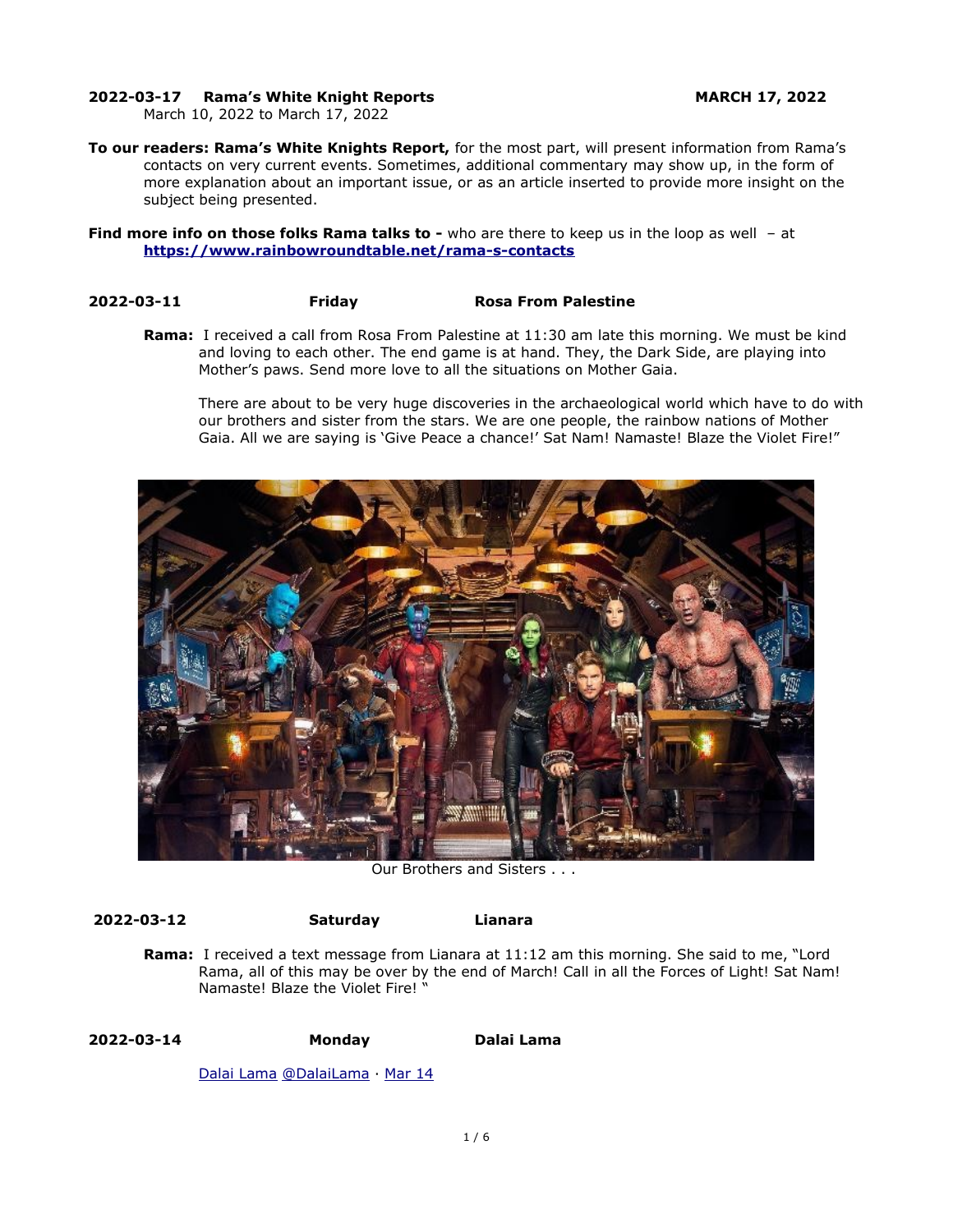

HHDL taking a group photo with newly ordained novice nuns at the conclusion of the ordination ceremony at his residence in Dharamsala, HP, India on March 14, 2022. (Photo by Ven Tenzin Jamphel)



3:44 AM · Mar 14, 2022 · Twitter Web App

### **2022-03-14 Monday Tom the Ring-tailed Cat**

**Rama:** I received a call from Tom the Ring-tailed Cat at 12:15 pm this afternoon. He said to me, "Lord Rama, the so-called controllers of Russia, the Russian oligarchs, would like to put nuclear weapons in Belarus. We are playing out the end times story here. The 13 Families want to pull off a False Flag event, like a Fake Alien Invasion. That is the absolute last card." He added that Project Bluebeam could project a holographic image of Lady Di showing up in the sky. This is one scenario or way of distracting people.

"What the 13 Families would really like to do is scare everyone with a fake alien invasion. As that were to occur, Captain Ashtar or his representative would take to the airwaves and let everyone on Mother Gaia know these are the naked emperors that have no clothes. And they would be exposed for the criminals that they are!

"We, the Galactics, are here with the whole of heaven! War is never the answer! Goddess is here. Take that to heart! She is moving tremendous amounts of energy for good, right now! The solar flares continue. Stay in the Violet Flame! All we are saying is 'Give peace a chance!' Sat Nam! Namaste!"

### **2022-03-15 Tuesday Rosa From Palestine**

**Rama:** At 12:10 pm early this afternoon, I received a call from Rosa From Palestine. She said to me, "Lord Rama, the ships are here; they are being seen all over the Middle East. They are being seen over Ukraine and Russia, as well as over many other places across the planet. We are in the most intense time ever. The Dark Side is playing out their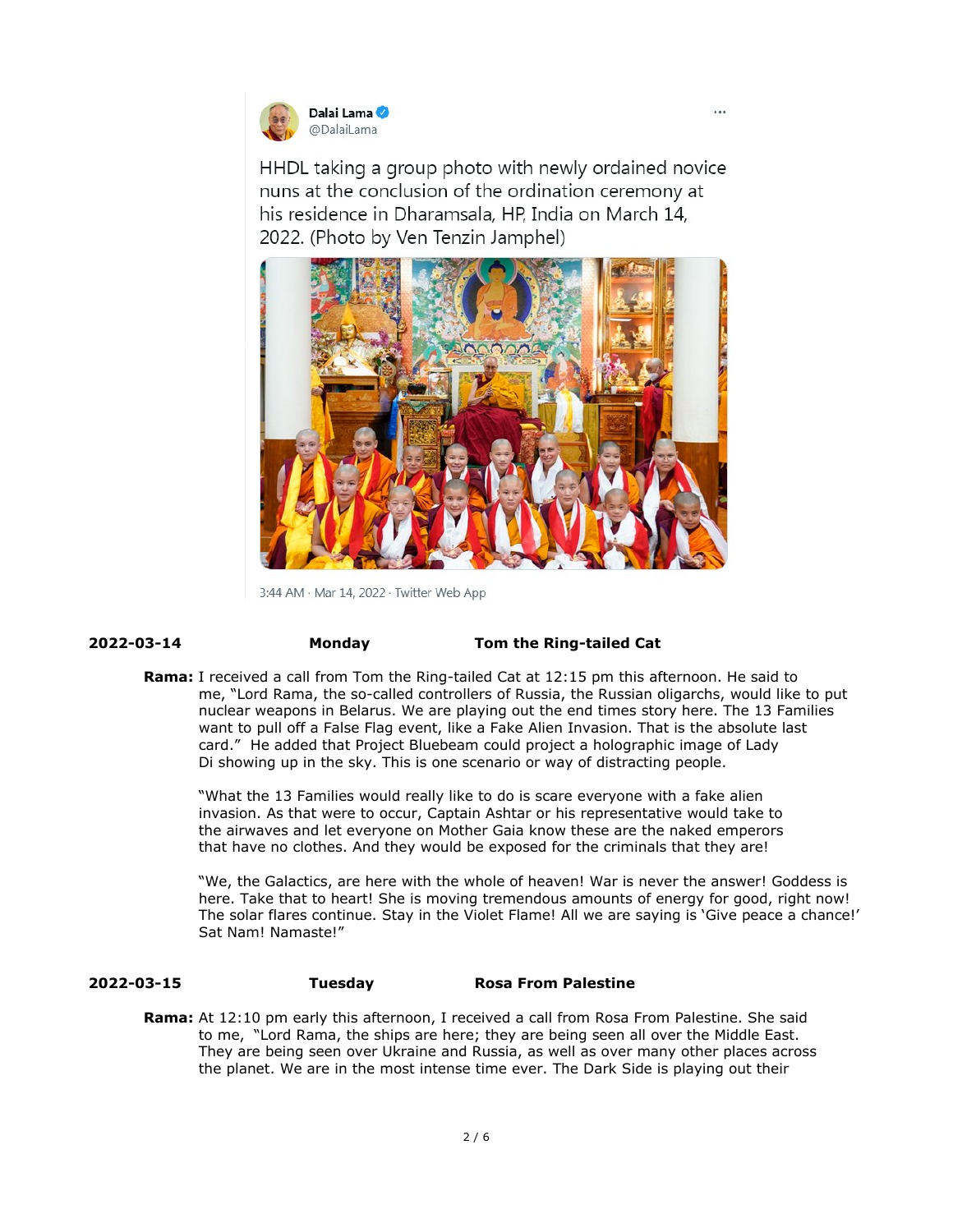very last days and hours. Send more love to all situations. All the angels and masters are here. All we are saying is 'Give peace a chance!' Sat Nam! Namaste! Blaze the Violet Fire!"

**2022-03-16 Wednesday Tom, Sweet Angelique – both Paschats!** 

**Rama:** I received a text message at 12:15 pm early this afternoon from Tom the Ringtailed Cat and Sweet Angelique the Cat.



They said to me, "Lord Rama! We are over the Arctic Circle in a shuttle craft. We are on patrol, so to speak. All the old order of crime families' information is coming out across the internet; the Empire of Fallen Angels is at an end. This is happening because our Sun is going through its transfiguration. The 13 Families know about this transfiguration of the sun and they cannot handle it, nor can they stop it.

"This is the time where 'She Who Was Here Before the Gods Were Here' returns with the entire Company of Heaven. All we are saying is 'Give peace a chance!' Sat Nam! Namaste! Blaze the Violet Fire!"



**From Tom on March 14: "Goddess is here. Take that to heart! She is moving tremendous amounts of energy for good, right now!"**

### **2022-03-17 Thursday Lady Master Nada**

**Rama:** I talked with **Lady Nada** by text today; it was 12:05 pm early this afternoon. She said to me: "Lord Rama, the Main Stream Media along with the Dark Side are a bunch of ravenous wolves. They want to create an extinction level event; they LOVE high drama! At this moment, they cannot control the fallen matrix any more. This is a war between the 13 families and their overlords, the fallen angels.

"At this moment, our sun, Sol, continues to send out massive solar flares. Let us focus on the Light of Spring Equinox and the Return of the Christ. Rejoice! The Most Radiant Ones are here AND THEY ARE US! As Yoko Ono says, 'War is over, as you want it.'

"See you in the Light of the Most Radiant One. Sat Nam! Namaste! Blaze the Violet Fire!"

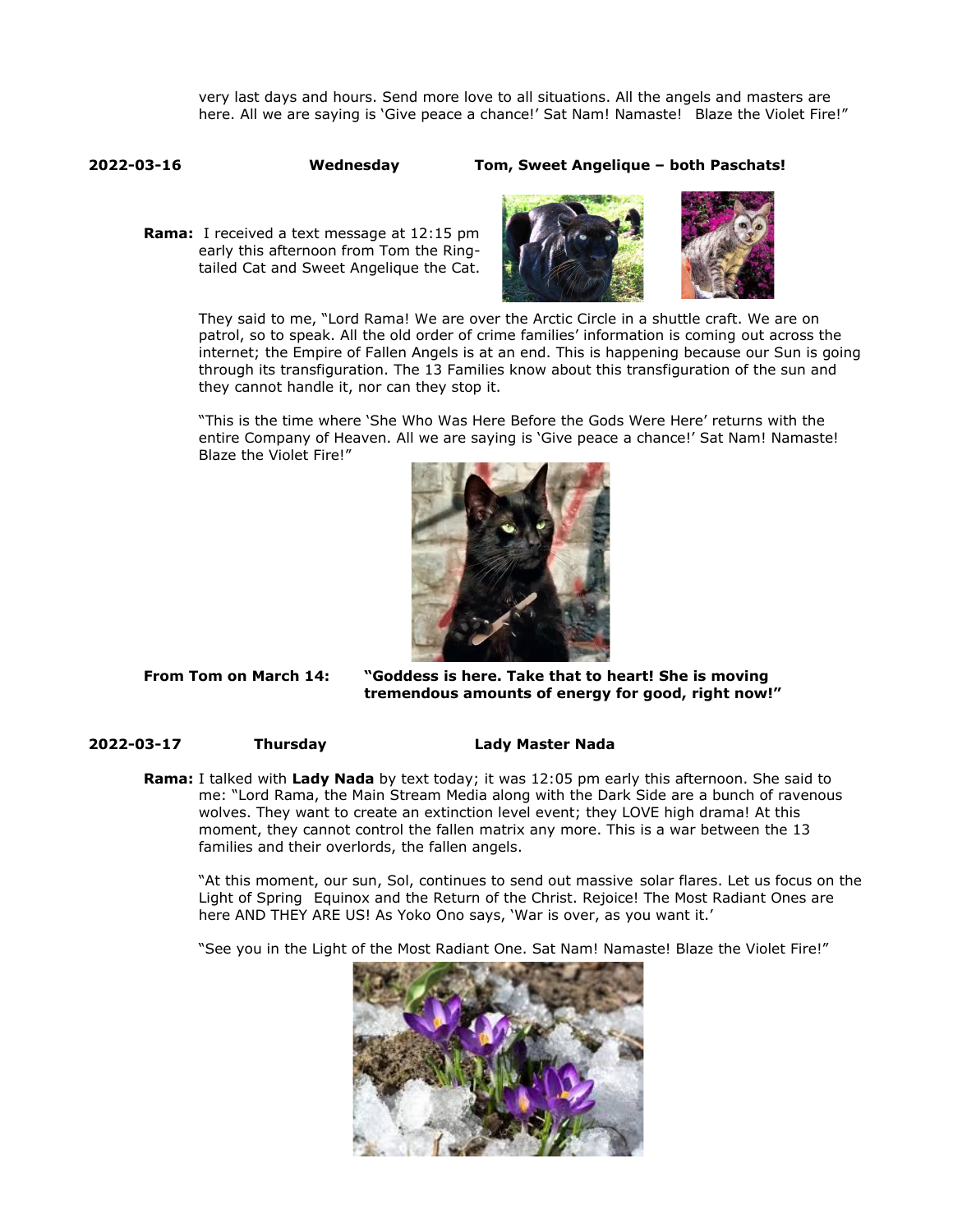# **2022-03-17 THE ORACLE REPORT**

Fwd: "A Fertile Garden Under the Full Moon" - Full Moon in Virgo - Thursday, March 17, 2022



PHOTOGRAPH TAKEN BY WISE OWL MIKE THE GREAT PHOTOGRAPHER AND SENT BY WISE OWL KAREN

The Full Moon enters at 2:18 am EST, Friday, March 18, 2022. The Full Moon forms a Grand Trine with Pluto (transformation) and the North Node (future, destiny). This is highly significant! Whatever transpires over the 3.7 days of the Moon phase will have implications for the future.

Before we dive into the energetics, here is a list of synonyms for "transformation." Which word resonates with you? Which word can you pair with the Great Pluto Return to remember that it is a good thing?

## **Alter revamp revolutionize convert reconstruct transmute transfigure renew mutate mold translate switch commute**

**1 - SEIZING POWER -** The Sabian symbol for the Full Moon at 28 Virgo is "a bald-headed man who has seized power." The astrology tells us that he is leading the revolution against the archons and their minions. In the World Theatre, this is Putin. Russia's actions are forming the future.

On the micro level of our individual lives, the Full Moon is about seizing our willpower. It is about tempering our responses and maintaining our equilibrium. This could be a challenge for people who are Eris Point dominant because…

- **2 SATURN IS IN EXACT SEXTILE THE ERIS POINT -** Saturn says there is too much going on and he wants to be part of it. What does Saturn bring us right now? "A woman, disappointed and disillusioned, courageously facing a seemingly empty life." Ah, Saturn. Let's continue, and hold the thought.
- **3 THE SUN IS FULL -** At the Full Moon, the Sun is discharging "a fertile garden under the Full Moon." How appropriate! The Sun is full of CMEs right now, but that would take another Oracle Report for those. We will stick to the overflowing astrology.

This symbol tells us that we have all that we need. There are opportunities  $-$  many of them  $-$  that are available. Look outside of the box, and see what is there. See what is in there hiding. Is there fulfillment?

**4 - MERCURY'S MUSEUM -** Mercury has come to 13 Pisces, the degree of this Pisces cycle. The symbol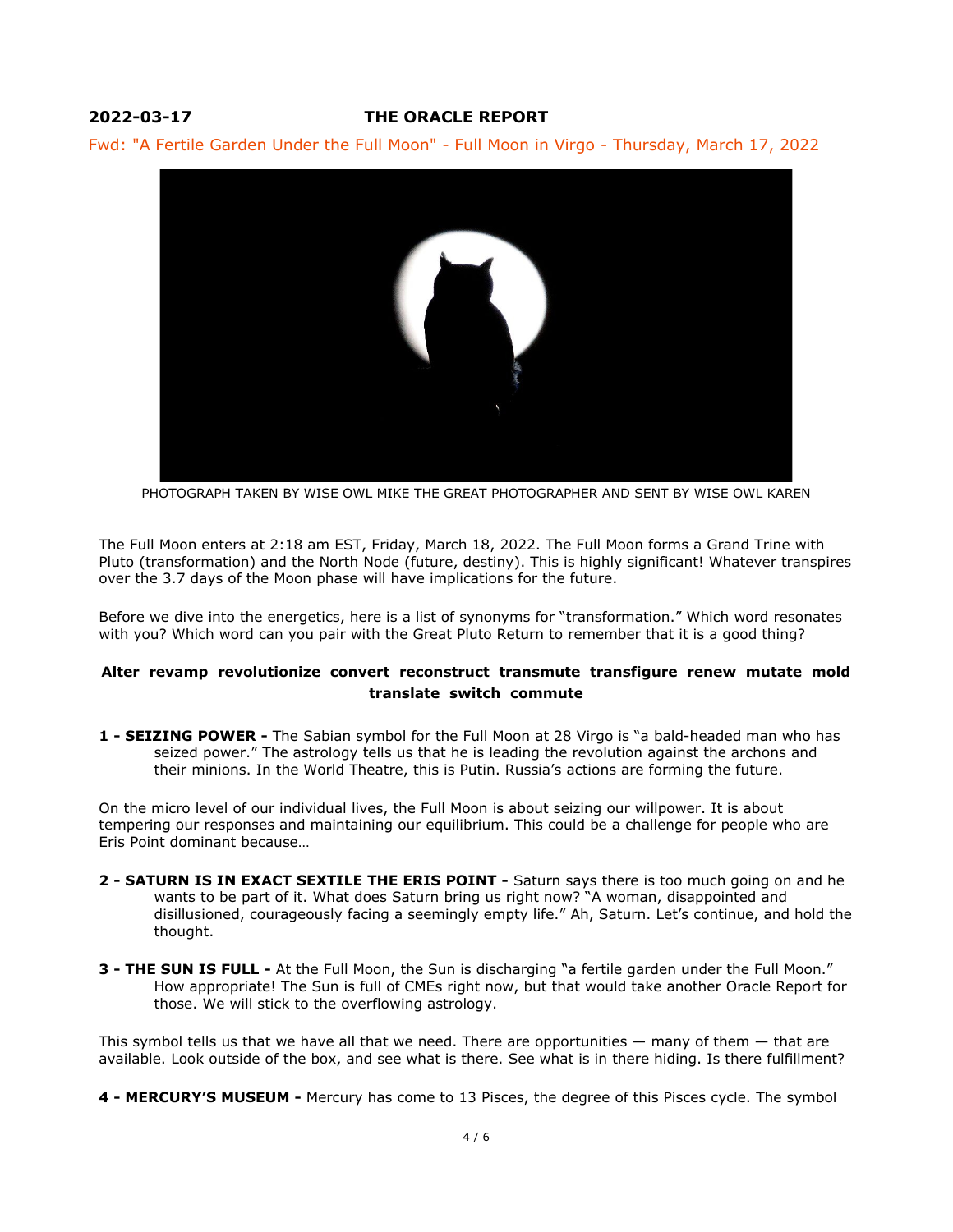is "a sword, used in many battles, in a museum." This is about war and peace. The sword is used to fight and then it is memorialized in order to prevent fighting. Over the Full Moon, people are thinking about and talking about what is happening. This will shift the "transformation" to higher levels of thought. And Venus joins in with…

**5 - "PEOPLE ON A VAST STAIRCASE GRADUATED UPWARDS" -** Venus is pulling things up! This is the Evolution of the Revolution! Viva la Evolution!

But before Venus moves to the vast staircase, it will complete discharge of "during a silent hour, a man receives a new inspiration which may change his life." So before we rise, we have a tete-á-tete with higher powers. A Full Moon Grand Trine is the sort of thing that can change our lives. Take a moment to connect in and receive inspiration about what is happening in your life.

- **6 MARS' EAGLE -** Mars is discharging "a flag turned into an eagle." In context of the Full Moon astrology, the bald-headed man's operation (an ideal towards freedom and God) is soaring. This applies to our willpower, as well. Mars' energy is uplifting!
- **7 DARK FATHER** Today is 10 Reed in the tzolkin. 10 is darkness, deconstruction, and chaos. Reed is duty and doing the right thing. The Full Moon enters during the night (New York time, which is where we focus as a location for the collective of humanity). The tzolkin runs from sunrise to sunrise, so even though it is a new Gregorian day, it is still the energy of 10 Reed.

Russia is the hidden or unknown place (dark) that is implementing deconstruction of the archontic system, and the disruption causes chaos. Chaos is a part of transformation. We need deconstruction to set things right. Putin is the archetypal "dark father." He was born under the energy of 10 in the tzolkin.

**8 - TEA -** Tea played a big part in the revolution of America. Pluto is discharging "a woman reading tea leaves." We see the future when we study astrology. We see that the Full Moon has long lasting impact. We know when to observe, and we can become objective — discerning in our own way.

Back to Saturn. I never forget Saturn. A fertile garden. Seizing our own power. A sword is put away and left to others to remember what it was like to take out the archons. In silence, God speaks to us.

We are aligned with fellow wise owls of the large aviary that is going somewhere (up). A flag is waving the willpower of the Eagle.

Is there anything to worry about?

After the chaos, the world become fertile. After the archons, there is no more need for war.